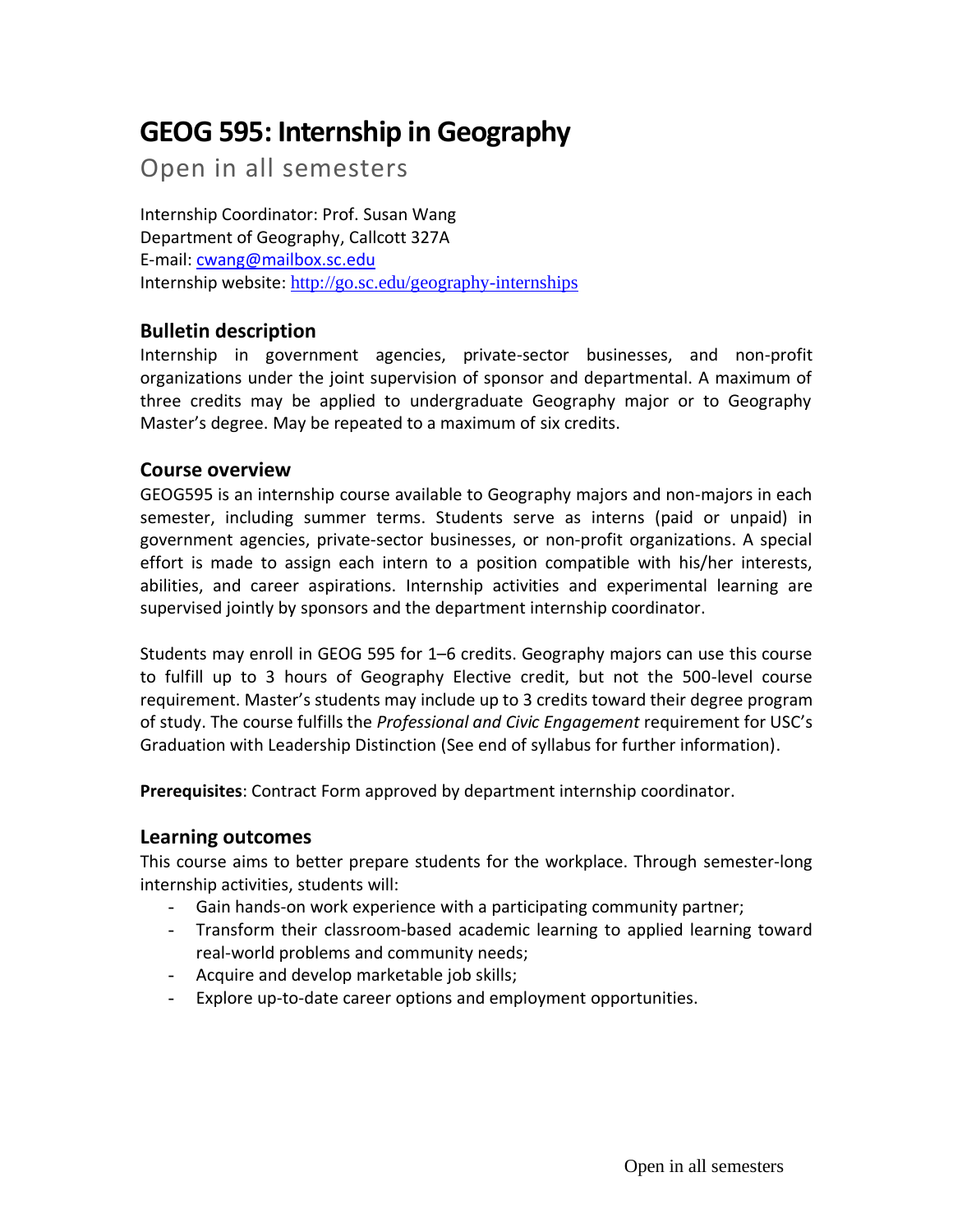## **Reading assignments**

There are no set readings for this course. Reading assignments may be recommended or required by the supervisor to improve the intern's understanding of issues relating to the internship.

### **Course requirements**

Working under the supervision of agency personnel, interns are required to complete 50 hours of work per credit hour earned (for students taking GEOG 595 for 3 credits, this will entail approximately 10 hours/week during the fall or spring semester).

Aside from these internship duties, students are required to submit two reports:

**Mid-semester progress report**: The report should be 3-4 double-spaced pages total, double spaced (6-7 pages for graduate students). It includes:

- Background and goal/learning objectives of the internship;
- A description of actual duties and the amount of time devoted; new knowledge being acquired and skills being developed and applied; progresses and challenges being experienced;
- A description of the Career Readiness Competencies being gained. Review the [checklist of the New College Graduate competencies](https://www.sc.edu/study/colleges_schools/artsandsciences/geography/documents/geog595_nace_fact_sheet.pdf) defined by the National Association of Colleges and Employers (NACE).

After receiving the mid-semester report, the coordinator will contact the intern and supervisor to discuss the intern's learning activities and to suggest remedies for any problems or challenges that might arise.

**End-of-semester final report (poster)**: A poster-style report is required to present the semester-long internship activities. **[An example poster](https://www.sc.edu/study/colleges_schools/artsandsciences/geography/documents/geog595_example_final_poster_leah_sco.pdf)** can be found here. More examples are available on our internship website.

When the internship contract is complete, the supervisor in the hosting agency will be contacted by the internship coordinator to finish an "Intern Evaluation Form".

## **Course evaluation and grading**

To reiterate, students wishing to use GEOG 595 for degree credit must enroll for a grade. Final grades will be based on the following modes of assessment:

- Mid-semester progress report = 20% (non-rubric);
- End-of-semester poster = 40% (non-rubric);
- End-of-semester evaluation from the supervisor = 40% (rubric). The intern will be evaluated in four categories: overall rating; individual performance indicators, statement of intern's strength and weakness, and additional comments.